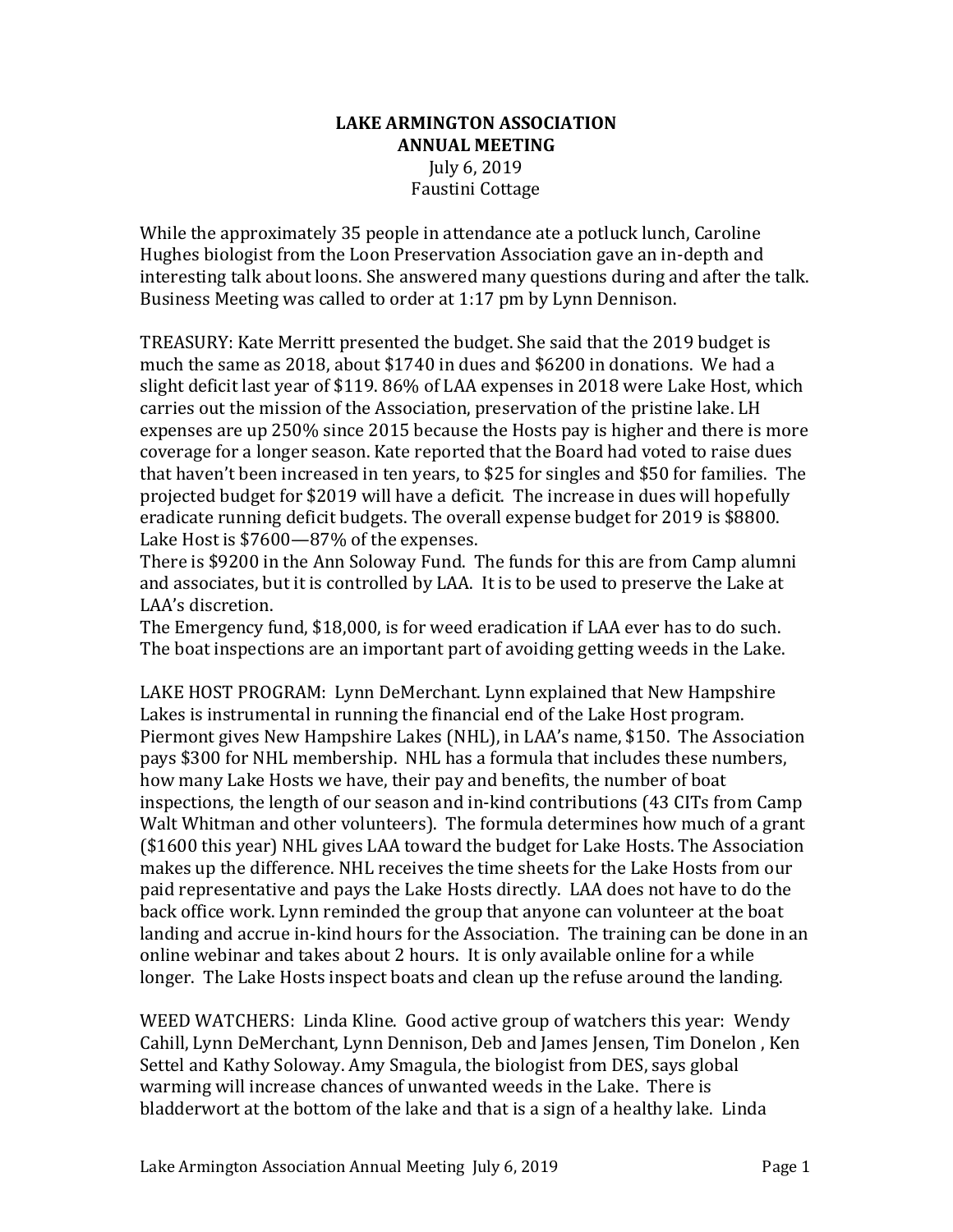identifies evil weeds well so if anyone has a questionable weed, consult Linda. DES is doing Weed Watcher training on 7/19/19 at 10 am at the Boat Ramp. Interested participants should let Linda Kline know.

WATER QUALITY: Mike Poole. The June water test results are not back. The transparency is not as good as it has been. It is still considered exceptional by State standards. Results of the tests can be found on the DES website. It is possible the rainy spring and the dam reconstruction have contributed to the reduced clarity. From 1987-2000 average clarity was 6.14 meters. From 1987-2018, clarity was 5.71 meters. Last year, the average clarity was 4.83 meters for June and July and it was back to 5.5meters for the August test.

The pH level was "slightly bad." Mike has reached out to his DES contact for an explanation of why we are seeing a clarity decline and what controls Ph and why those numbers are not that good.

Mike wanted to thank the Town of Piermont that pays \$150 for the Lake's e-coli testing. That is the only test for which the Association has to pay. The results have always been good.

ICE OUT: Carlos Manrique reported that there were 73 guesses by 17 participants. Ice out was April 25, 2019 at 11:27 am. Thank you to Todd Langley, Lynn DeMerchant, Richard DeMerchant and Alice Wellington for getting this year's Ice Out done. Winners:

1st Place: Bob Dennison Gold medal

2nd Place: Jim Donelon Silver medal

3rd Place: Polly Tafrate Bronze medal

Ice Out starts right after Valentine's Day and the deadline changes each year, depending on the weather.

COMMUNICATIONS: Alice Wellington. New, snazzier directories are available today. In addition to phone numbers and addresses, the directory includes the "Living at the Lake" document, 911 addresses and owners and some emergency numbers, the website address and an overview of the Association. The website has a lot more information. There is a page for each program. Alice would like those responsible for the various programs to let her know of updated information. Alice tries to keep the main page for new information. Lynn noted that the Board decided not to print new directories next year. Please notify Alice of email and physical address changes.

DAM UPDATE: Ken Settel said that they will be working until the end of July and are currently finishing up landscaping.

SEPTEMBER MEETING: The Board decided to have a Wine and Cheese late afternoon gathering on September 7 at a yet to be determined location. There will be a brief business meeting at that gathering and a vote on the slate of new officers. Anyone interested in serving on the Board should contact Lynn Dennison or Shirley Nicol.